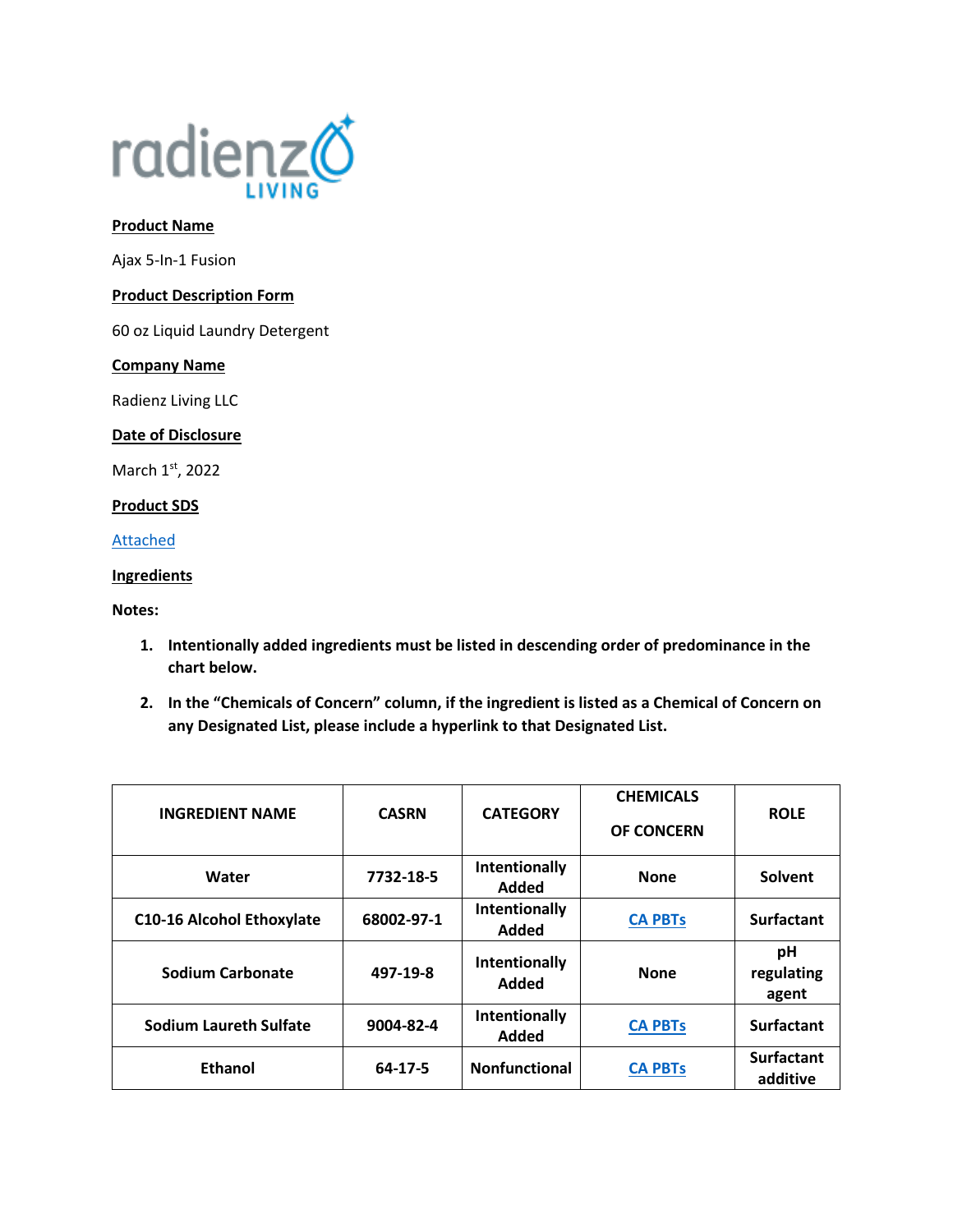| Acrylic copolymer                                              | Withheld      | Intentionally<br>added               | <b>None</b>                            | <b>Viscosity</b><br>Adjustor |
|----------------------------------------------------------------|---------------|--------------------------------------|----------------------------------------|------------------------------|
| <b>Fluorescent Brightener 28</b><br><b>Sodium Salt</b>         | 4193-55-9     | Intentionally<br>Added               | <b>None</b>                            | <b>Brightener</b>            |
| <b>Carbonyl Diamine</b>                                        | $57-13-6$     | Intentionally<br><b>Added</b>        | <b>None</b>                            | <b>Brightener</b>            |
| <b>C12-15 Alcohols Ethoxylated</b>                             | 68131-39-5    | Intentionally<br><b>Added</b>        | <b>CA PBTs</b>                         | <b>Surfactant</b>            |
| <b>Polyethylene Glycol</b><br><b>Monomethyl Ether</b>          | 9004-74-4     | Intentionally<br>Added               | <b>None</b>                            | <b>Preservative</b>          |
| <b>Butylphenyl Methylpropional</b>                             | 80-54-6       | Intentionally<br><b>Added</b>        | <b>EU Fragrance</b><br><b>Allergen</b> | <b>Fragrance</b>             |
| 2,6 Dimethyl-7-Octen-2-ol                                      | 18479-58-8    | Intentionally<br><b>Added</b>        | <b>None</b>                            | <b>Fragrance</b>             |
| <b>Hexyl Cinnamal</b>                                          | 101-86-0      | Intentionally<br><b>Added</b>        | <b>EU Fragrance</b><br><b>Allergen</b> | <b>Fragrance</b>             |
| 2-t-Butylcyclohexyl Acetate                                    | 88-41-5       | Intentionally<br><b>Added</b>        | <b>None</b>                            | <b>Fragrance</b>             |
| Coumarin                                                       | $91 - 64 - 5$ | <b>Intentionally</b><br><b>Added</b> | <b>EU Fragrance</b><br><b>Allergen</b> | <b>Fragrance</b>             |
| <b>Benzyl Salicylate</b>                                       | 118-58-1      | Intentionally<br><b>Added</b>        | <b>EU Fragrance</b><br><b>Allergen</b> | <b>Fragrance</b>             |
| 2,6-Dimethyl-2-Heptanol                                        | 13254-34-7    | Intentionally<br><b>Added</b>        | <b>None</b>                            | <b>Fragrance</b>             |
| <b>Floral Pyranol</b>                                          | 63500-71-0    | Intentionally<br><b>Added</b>        | <b>None</b>                            | <b>Fragrance</b>             |
| Tetrahydrolinalool                                             | 78-69-3       | Intentionally<br><b>Added</b>        | <b>None</b>                            | <b>Fragrance</b>             |
| Linalool                                                       | 78-70-6       | Intentionally<br><b>Added</b>        | <b>EU Fragrance</b><br><b>Allergen</b> | <b>Fragrance</b>             |
| <b>Amyl Salicylate</b>                                         | 2050-08-0     | Intentionally<br><b>Added</b>        | <b>None</b>                            | <b>Fragrance</b>             |
| <b>Methyl lonone</b>                                           | 1335-46-2     | Intentionally<br><b>Added</b>        | <b>None</b>                            | <b>Fragrance</b>             |
| <b>Tetramethyl</b><br>Acetyloctahydronaphthalenes              | 54464-57-2    | Intentionally<br><b>Added</b>        | <b>None</b>                            | <b>Fragrance</b>             |
| <b>Dihydroterpinyl Acetate</b>                                 | 58985-18-5    | Intentionally<br><b>Added</b>        | <b>None</b>                            | <b>Fragrance</b>             |
| <b>Linalyl Acetate</b>                                         | 115-95-7      | Intentionally<br><b>Added</b>        | <b>None</b>                            | <b>Fragrance</b>             |
| <b>PEG-10</b>                                                  | 25322-68-3    | Intentionally<br><b>Added</b>        | <b>CA PBTs</b>                         | <b>Preservative</b>          |
| <b>Dihydroxypropyl PEG-5</b><br><b>Linoleammonium Chloride</b> | 168677-75-6   | Intentionally<br><b>Added</b>        | <b>None</b>                            | <b>Surfactant</b>            |
| Methylisothiazolinone                                          | 2682-20-4     | Intentionally<br><b>Added</b>        | <b>None</b>                            | <b>Preservative</b>          |